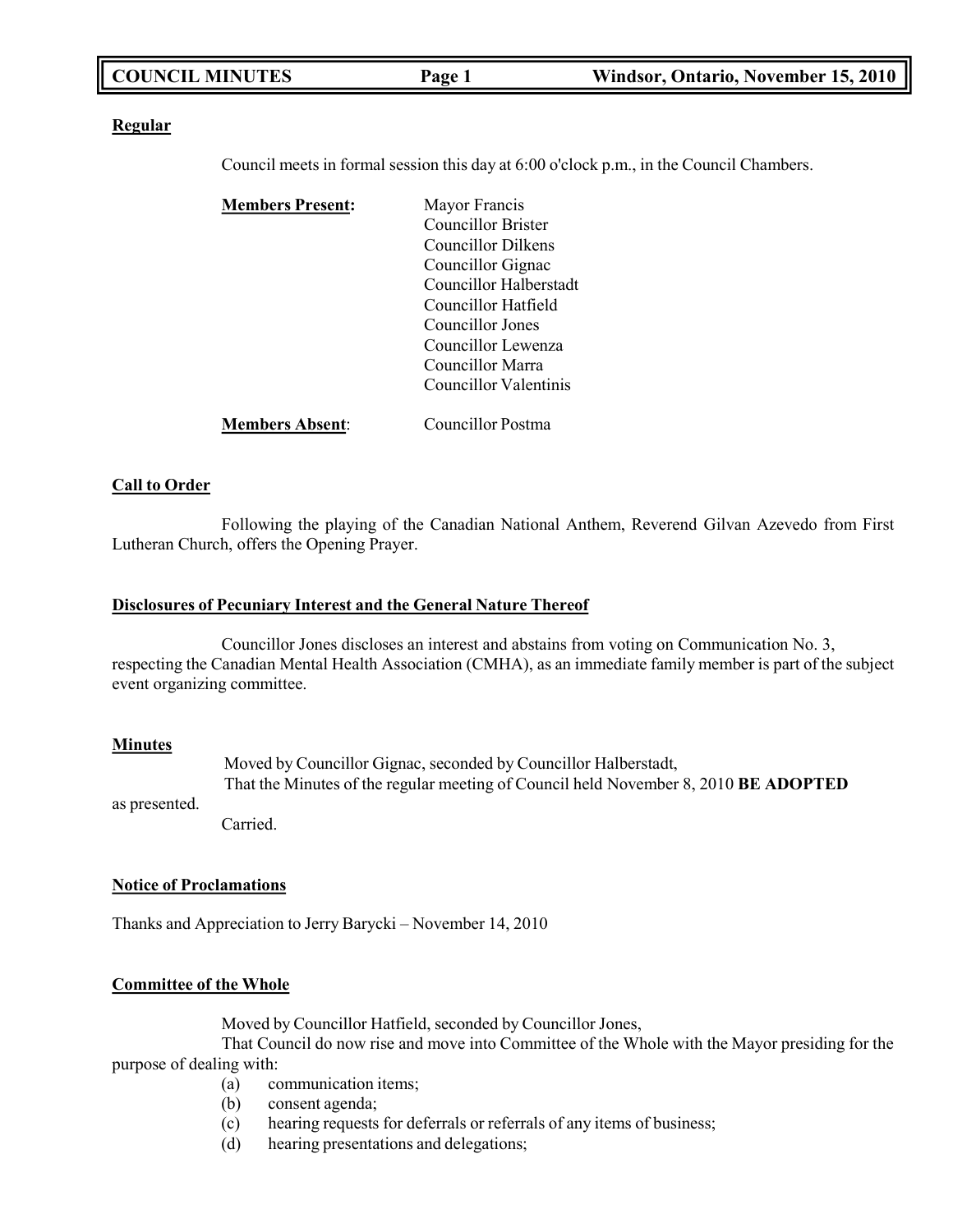- (e) consideration of business items;
- (f) consideration of Committee reports:
	- (i) **Report of Special In-Camera Meeting or other Committee as may be held prior to Council** (if scheduled);
- (g) consideration of by-laws 177-2010 through 178-2010 (inclusive).

Carried.

## **Communications**

Moved by Councillor Lewenza, seconded by Councillor Marra,

**M309–2010** That the following Communication Items 1 to 12 inclusive, as set forth in the Council Agenda **BE REFERRED** as noted:

| <b>Item</b>    | From                                                          | <b>Description</b>                                                                                                                                                                                                                                                                        |
|----------------|---------------------------------------------------------------|-------------------------------------------------------------------------------------------------------------------------------------------------------------------------------------------------------------------------------------------------------------------------------------------|
| $\mathbf{1}$   | Ontario Municipal Board<br>(OMB)                              | Decision/Order of the Board regarding the appeal of Croatian National<br>Sports Club & Windsor Christian Fellowship, under the Planning Act,<br>R.S.O. 1990 regarding Official Plan Amendment No. OPA 74 and By-<br>Law 110-2009<br><b>City Planner</b><br><b>Chief Building Official</b> |
|                |                                                               | <b>City Solicitor</b><br><b>Zoning Clerk</b><br>Note & File<br>ZB/10347                                                                                                                                                                                                                   |
| $\overline{2}$ | Association of<br>Municipalities of Ontario<br>(AMO)          | 2011 Municipal Blue Box Funding Distribution<br><b>Executive Director of Operations</b><br>Note & File<br>EI2010                                                                                                                                                                          |
| $\overline{3}$ | Canadian Mental Health<br>Association (CMHA)                  | Request for Sponsorship - Black and White Event<br><b>COUNCIL DIRECTION REQUESTED</b><br><b>MH2010</b>                                                                                                                                                                                    |
| $\overline{4}$ | Municipal Property<br>Assessment Corporation<br>(MPAC)        | <b>Property Assessment Notices</b><br>Chief Financial Officer & City Treasurer<br>Note & File<br><b>ACEA2010</b>                                                                                                                                                                          |
| 5              | Municipal Property<br><b>Assessment Corporation</b><br>(MPAC) | Court of Appeal Decision - Toronto Bank Towers<br><b>Chief Financial Officer &amp; City Treasurer</b><br>Note & File<br><b>ACEA2010</b>                                                                                                                                                   |
| 6              | City Planner                                                  | Application of City of Windsor – Corporate Projects, for Site Plan<br>Amendment to permit minor changes to the parking layout located at<br>1380 Mathew Brady Boulevard<br>Note & File<br>ZS/10585                                                                                        |
| $\overline{7}$ | City Planner                                                  | Application of Tuscany Oaks Ltd. for Site Plan Amendment to permit<br>conversion to two additional handicapped parking spaces and barrier free<br>parking and curbs located at 11003 Tecumseh Rd. East<br>Note & File<br>ZS/10686                                                         |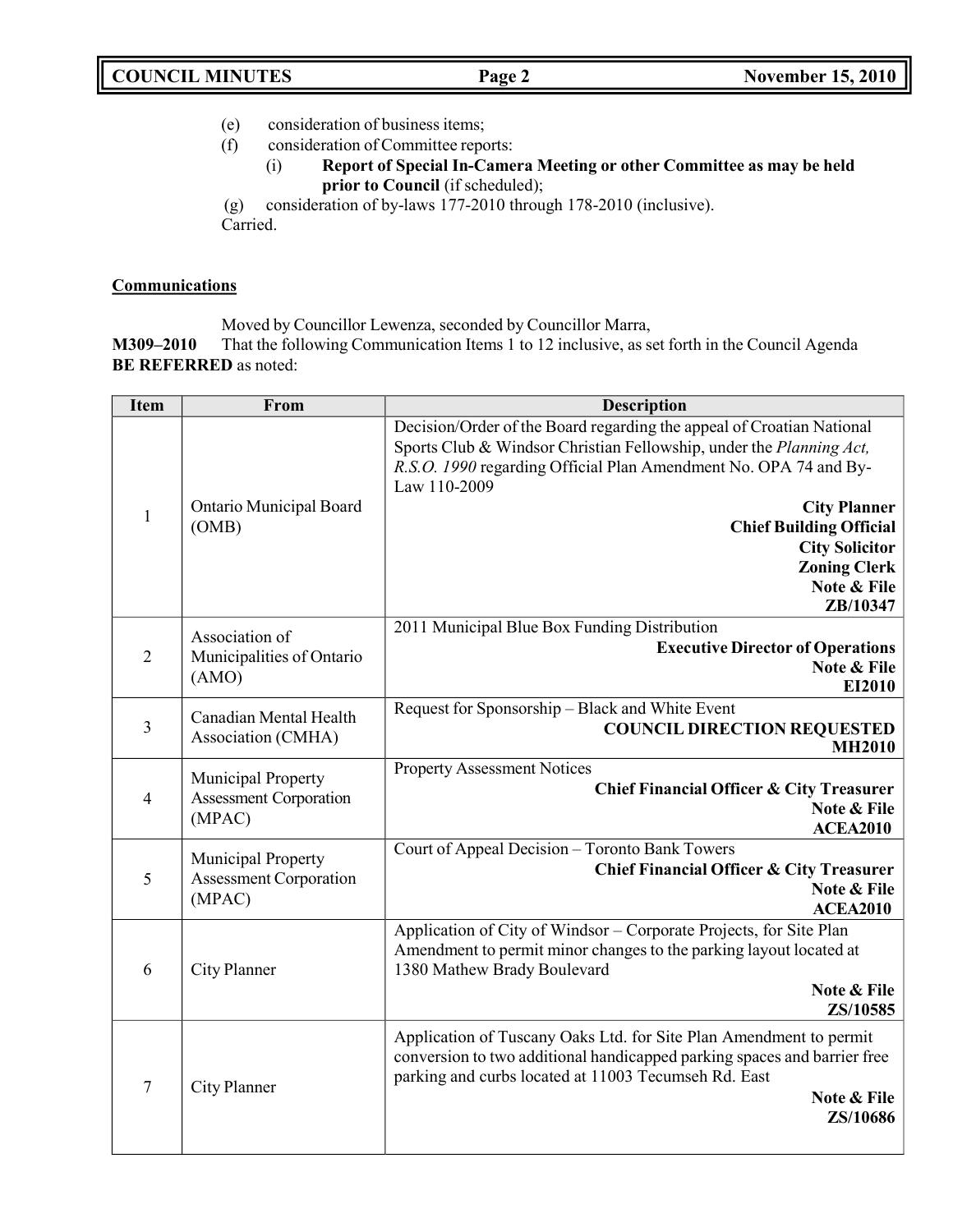**COUNCIL MINUTES Page 3 November 15, 2010**

| 8  | Windsor International Film<br>Festival (WIFF)             | Can-Am Grand Prix of Cinema Peoples' Choice Award 2010<br>Note & File<br><b>APR2010</b>                                                                                |
|----|-----------------------------------------------------------|------------------------------------------------------------------------------------------------------------------------------------------------------------------------|
| 9  | City Solicitor                                            | CQ27-2010 Closed to the public council meetings<br>Note & File<br><b>MB2010</b>                                                                                        |
| 10 | <b>Windsor Accessibility</b><br><b>Advisory Committee</b> | Minutes of meeting held October 26, 2010 ( <i>previously distributed</i> for<br>members of Council only) (copy available upon request)<br>Note & File<br><b>MB2010</b> |
| 11 | Museum Advisory<br>Committee (MYAC)                       | Minutes of meeting held October 28, 2010 ( <i>previously distributed</i> for<br>members of Council only) (copy available upon request)<br>Note & File<br><b>MB2010</b> |
| 12 | Mayor's Youth Advisory<br>Committee (MYAC)                | Minutes of meeting held November 2, 2010 ( <i>previously distributed</i> for<br>members of Council only) (copy available upon request)<br>Note & File<br><b>MB2010</b> |

Carried.

Councillor Jones discloses an interest and abstains from voting on Communication No. 3.

## **Consent Agenda**

Moved by Councillor Brister, seconded by Councillor Valentinis,

That the following Consent Agenda and the recommendations contained in the administrative reports **BE APPROVED** as amended:

Item 1 Pot in Pot Nursery JCP-MTCU Grant Item 2 Jackson Park Trellis – Infrastructure Stimulus Fund (ISF)

Carried.

## **Deferrals and/or Referrals and Withdrawals**

None.

**Presentations & Delegations:**

## **PRESENTATIONS:**

## **Peter Coady, Executive Director, Windsor International Film Festival**

Peter Coady, Executive Director, Windsor International Film Festival, appears before Council to provide a brief overview of the recent film festival, and concludes by presenting to the City of Windsor the Can-Am Grand Prix of Cinema People's Choice Award 2010.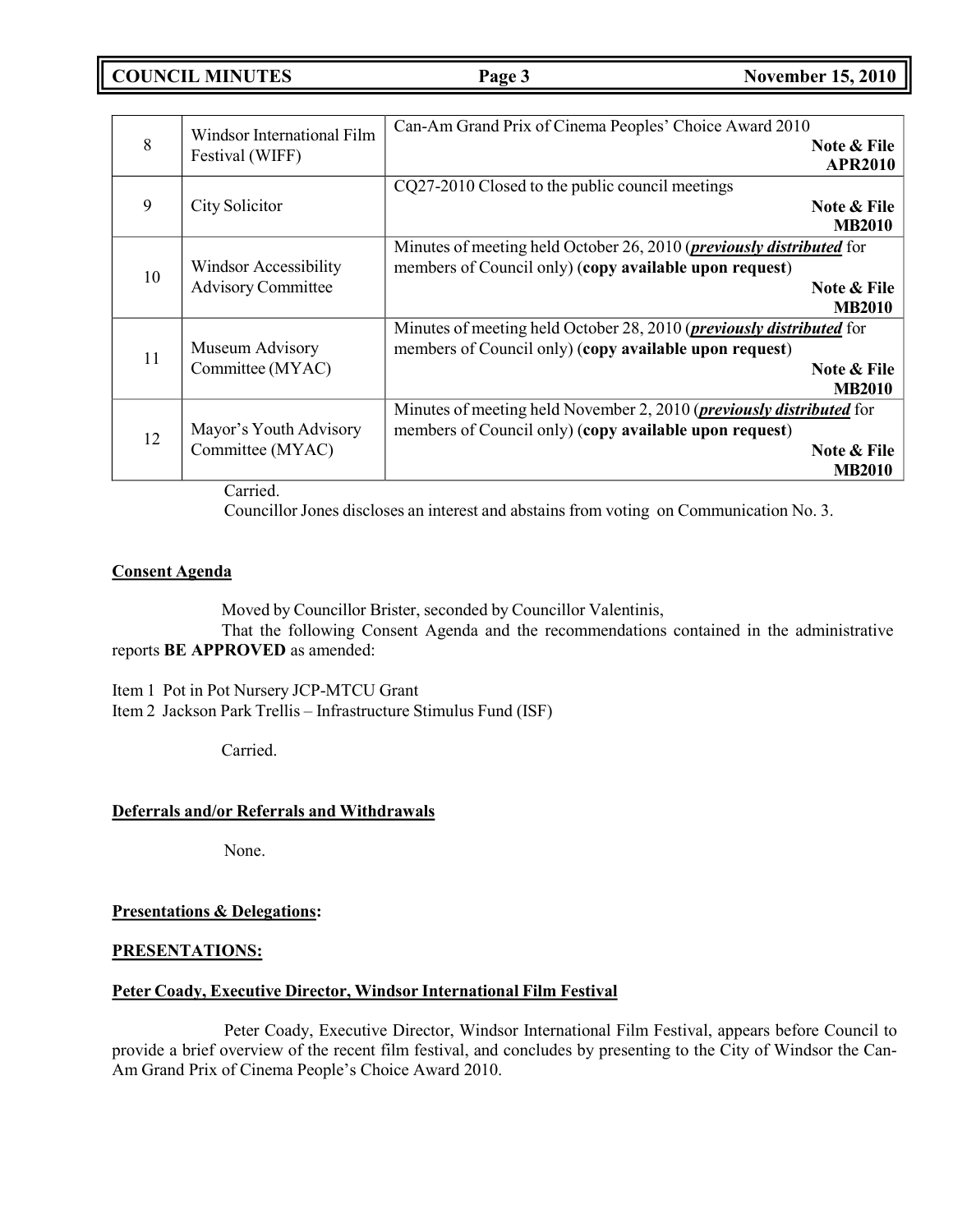# **COUNCIL MINUTES Page 4 November 15, 2010**

## **DELEGATIONS**

Ni.

### **Regular Business Items (for final disposition of these matters see Schedule "A" attached)**

None

### **Consideration of Committee Reports**

None presented.

### **By-laws**

Moved by Councillor Hatfield, seconded by Councillor Jones,

That the following By-laws No. 177-2010 through 178-2010 (inclusive), be introduced and read a first and second time:

- 177-2010 "A BY-LAW TO FURTHER AMEND BY-LAW 188-2000, BEING A BY-LAW TO APPOINT PROVINCIAL OFFENCES OFFICERS FOR THE CORPORATION OF THE CITY OF WINDSOR"
- 178-2010 "A BY-LAW TO CONFIRM THE PROCEEDINGS OF THE COUNCIL OF THE CORPORATION OF THE CITY OF WINDSOR AT ITS MEETING HELD ON THE FIFTEENTH DAY OF NOVEMBER, 2010"

Carried.

Moved by Councillor Lewenza, seconded by Councillor Marra,

That the Committee of the Whole does now rise and report to Council respecting the business items considered by the Committee:

- **1) Communication Items (as presented)**
- **2) Consent Agenda (as presented)**
- **3) Items Deferred**
- **Items Referred**
- **4) Consideration of the Balance of Business Items (see Schedule "A")**
- **5) Committee Reports**
- **6) By-laws given first and second readings (as presented)**

Carried.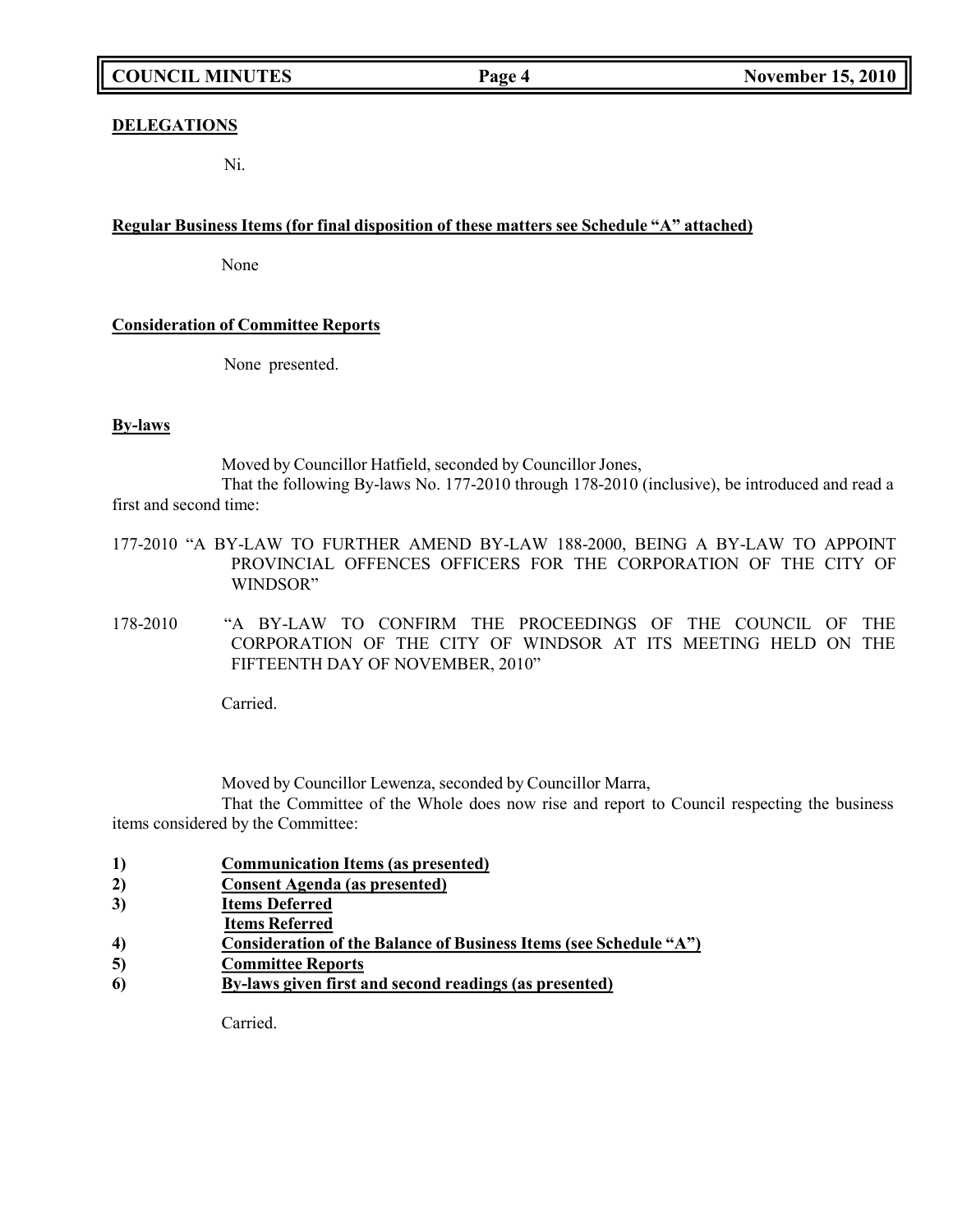**COUNCIL MINUTES Page 5 November 15, 2010**

**Notices of Motion**

Moved by Councillor Gignac, seconded by Councillor Dilkens, **M310-2010** That Rule 13.9(a) of the Procedure By-law regarding business not already before Council **BE WAIVED**, to permit Councillor Gignac to introduce a motion for consideration without prior notice respecting a desire to have electricity and heating rates exempt from the Harmonized Sales Tax (HST). Carried. Moved by Councillor Gignac, seconded by Councillor Brister, **M311-2010 WHEREAS** residents have identified escalating electricity and heating rates as a major concern; and necessity; **WHEREAS** electricity and heating, like municipal water, are not luxury items but a basic **THEREFORE BE IT RESOLVED** that Council petition our Provincial and Federal

partners, to request that like the current Municipal Water category, electricity and heating be exempt from Harmonized Sales Tax (HST); and further, That this motion **BE FORWARDED** to the Association of Municipalities of Ontario (AMO)

and the Federation of Canadian Municipalities (FCM) requesting support from their respective members. Carried.

MU2010

## **Third Reading of By-laws**

Moved by Councillor Brister, seconded by Councillor Valentinis, That the following By-laws No. 177-2010 through 178-2010 (inclusive), having been read a first and second time be now read a third time and finally passed and that the Mayor and Clerk **BE AUTHORIZED** to sign and seal the same notwithstanding any contrary provision of the Council. Carried.

**Petitions**

None presented.

## **Council Questions**

Moved by Councillor Gignac, seconded by Councillor Halberstadt, **M312-2010** That the Administration **BE DIRECTED** to proceed with the necessary actions to respond to the Council Questions consistent with Council's instructions.

Carried.

ACOQ2010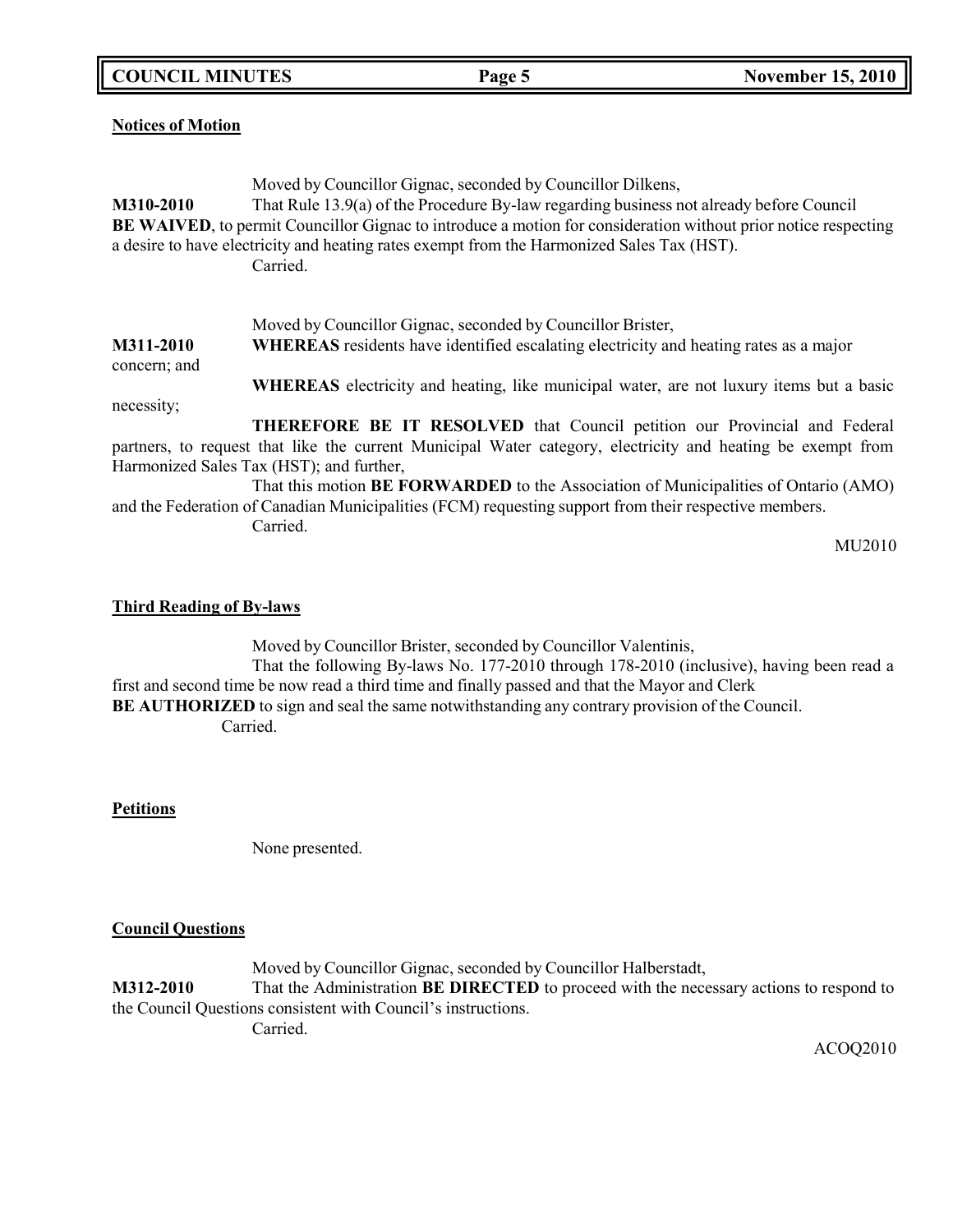## **PROPOSED IN-CAMERA AGENDA FOR NOVEMBER 22, 2010**

Moved by Councillor Hatfield, seconded by Councillor Jones,

**M313-2010** That the following proposed In Camera Agenda for November 22, 2010 **BE APPROVED**:

| Item | Subject                                           | <b>Section – Pursuant to Municipal</b> |
|------|---------------------------------------------------|----------------------------------------|
| No.  |                                                   | Act, 2001, as amended                  |
|      | Property matter $-\epsilon$ expropriation of land | 239(2)(c)                              |

and further, that in accordance with By-law 46-2003, the Chief Administrative Officer, in consultation with the Mayor **BE AUTHORIZED** to add matters deemed to be of an urgent or time sensitive nature. Carried.

ACO2010

## **Adjournment**

Moved by Councillor Lewenza, seconded by Councillor Marra,

of the Mayor. That this Council meeting stand adjourned until the next regular meeting of Council or at the call

Carried.

Accordingly, the meeting is adjourned at 6:18 o'clock p.m.

**MAYOR**

**CITY CLERK**

## **THIS IS A DRAFT COPY**

**DEPUTY CITY CLERK/SENIOR MANAGER OF COUNCIL SERVICES**

## **COUNCIL MINUTES Page 6 November 15, 2010**